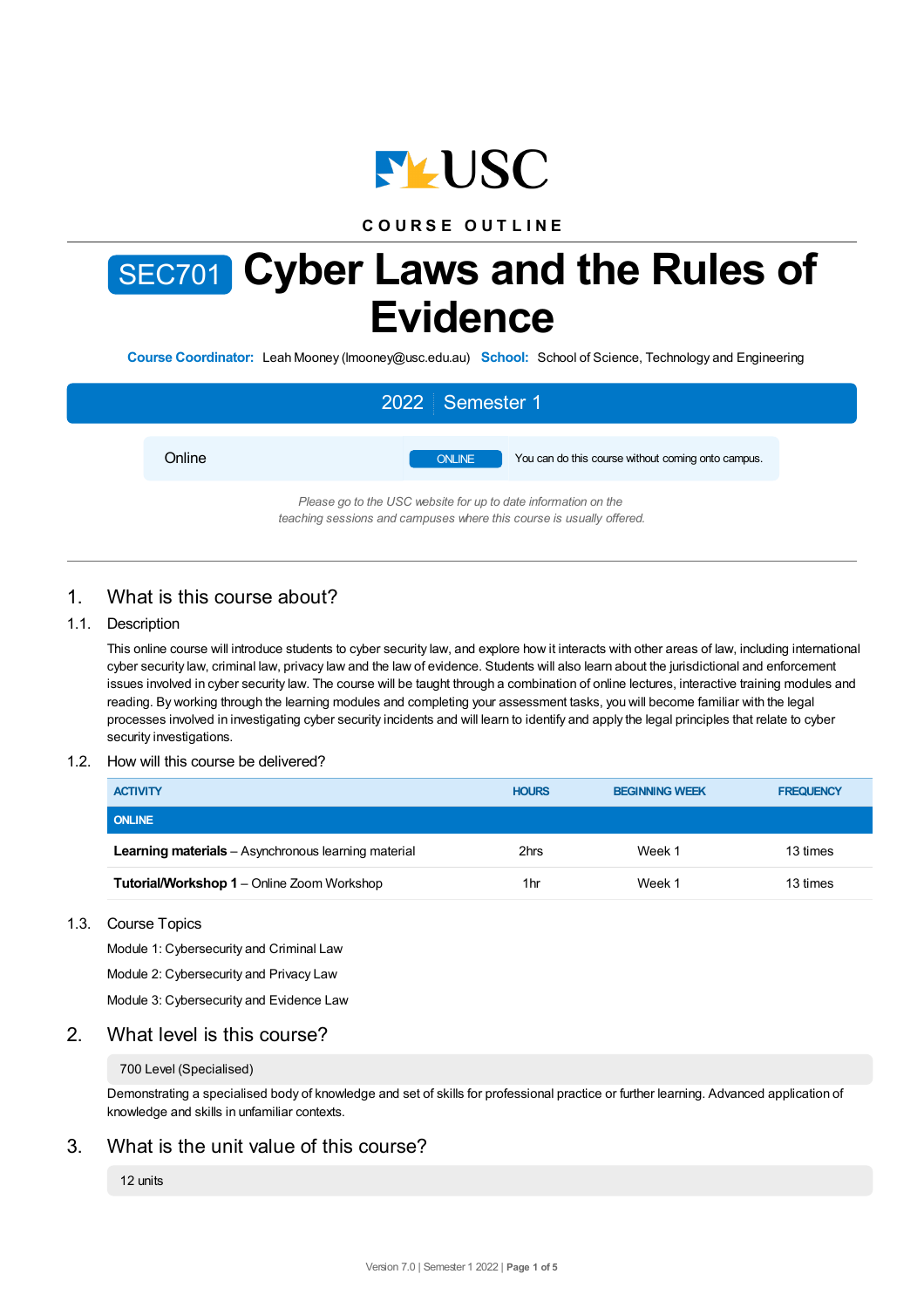# 4. How does this course contribute to my learning?

|     | <b>COURSE LEARNING OUTCOMES</b>                                                                                                                             | <b>GRADUATE QUALITIES</b>                                                 |  |
|-----|-------------------------------------------------------------------------------------------------------------------------------------------------------------|---------------------------------------------------------------------------|--|
|     | On successful completion of this course, you should be able to                                                                                              | Completing these tasks<br>successfully will contribute to<br>you becoming |  |
|     | Identify and apply criminal statutes and case laws relating to the lawful seizure, storage and<br>examination of evidence located in an online environment. | Empowered                                                                 |  |
|     | Identify and apply national and international jurisdiction and data sovereignty laws in planning an<br>online investigation.                                | Empowered                                                                 |  |
| 【3】 | Identify and apply privacy laws in a data breach scenario including regulatory compliance with<br>mandatory data breach laws.                               | Empowered                                                                 |  |
|     | Professionally and ethically respond to case developments and justify actions when managing<br>digital investigations as part of an incident response team. | Empowered                                                                 |  |
| 5   | Recognise and apply the principles of evidence law in a criminal and privacy context.                                                                       | Engaged                                                                   |  |
|     | Communicate expert findings to specialist and non-specialist audiences.                                                                                     | Engaged                                                                   |  |
|     |                                                                                                                                                             |                                                                           |  |

# 5. Am Ieligible to enrol in this course?

Refer to the USC [Glossary](https://www.usc.edu.au/about/policies-and-procedures/glossary-of-terms-for-policy-and-procedures) of terms for definitions of "pre-requisites, co-requisites and anti-requisites".

### 5.1. Pre-requisites

Must be enrolled in SC510, SC517, SC513 or SC704

5.2. Co-requisites

Not applicable

5.3. Anti-requisites

Not applicable

5.4. Specific assumed prior knowledge and skills (where applicable)

Not applicable

# 6. How am Igoing to be assessed?

### 6.1. Grading Scale

Standard Grading (GRD)

High Distinction (HD), Distinction (DN), Credit (CR), Pass (PS), Fail (FL).

## 6.2. Details of early feedback on progress

Using marking rubrics, students will participate in continuous peer and self-assessment during tutorials

6.3. Assessment tasks

| <b>DELIVERY</b><br><b>MODE</b> | <b>TASK</b><br>NO. | <b>ASSESSMENT</b><br><b>PRODUCT</b> | <b>INDIVIDUAL</b><br><b>OR GROUP</b> | <b>WEIGHTING</b><br>$\%$ | <b>WHAT IS THE</b><br><b>DURATION /</b><br><b>LENGTH?</b> | <b>WHEN SHOULD I</b><br><b>SUBMIT?</b> | <b>WHERE SHOULD I</b><br><b>SUBMIT IT?</b>                      |
|--------------------------------|--------------------|-------------------------------------|--------------------------------------|--------------------------|-----------------------------------------------------------|----------------------------------------|-----------------------------------------------------------------|
| All                            | 1                  | Quiz/zes                            | Individual                           | 20%                      | 60 minutes                                                | Week 5                                 | Online Test (Quiz)                                              |
| All                            | 2                  | Report                              | Individual                           | 30%                      | 2000 words                                                | Week 10                                | <b>Online Assignment</b><br>Submission with<br>plagiarism check |
| All                            | 3                  | Case Study                          | Individual                           | 50%                      | 4000 words                                                | Week 13                                | <b>Online Assignment</b><br>Submission with<br>plagiarism check |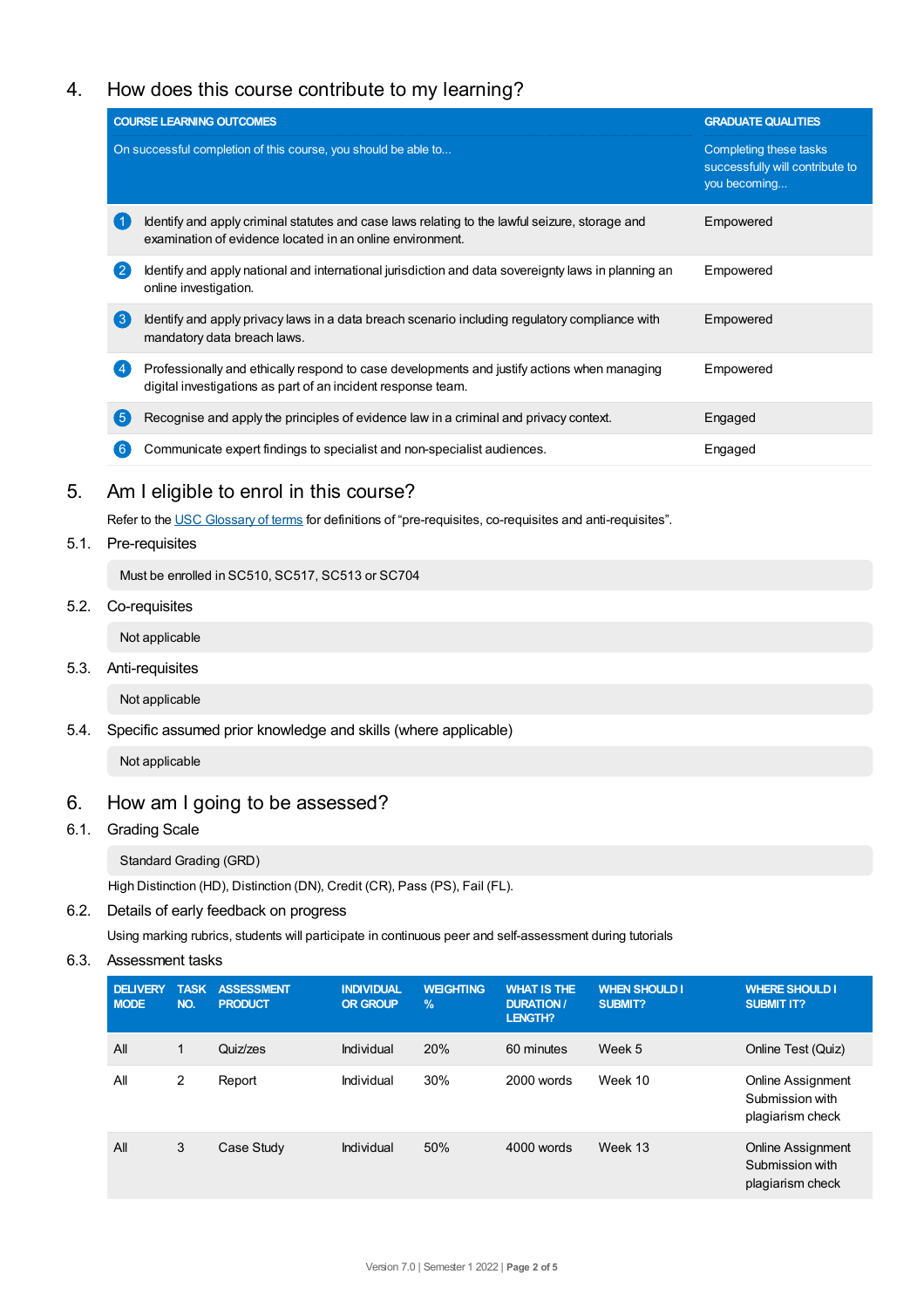### **All - Assessment Task 1:** Cybercrime Test

| <b>GOAL:</b>     | This online test will consolidate your cyber law knowledge and ensure you have a functional understanding regarding<br>cybercrime and criminal laws. As this is designed as an online test and it will be open book, you must ensure that you<br>apply strict academic integrity practice while undertaking this assessment. |                                                                                                                             |                                     |  |  |
|------------------|------------------------------------------------------------------------------------------------------------------------------------------------------------------------------------------------------------------------------------------------------------------------------------------------------------------------------|-----------------------------------------------------------------------------------------------------------------------------|-------------------------------------|--|--|
| <b>PRODUCT:</b>  | Quiz/zes                                                                                                                                                                                                                                                                                                                     |                                                                                                                             |                                     |  |  |
| <b>FORMAT:</b>   | Short answer questions. Timed - one hour (no pauses once started)                                                                                                                                                                                                                                                            |                                                                                                                             |                                     |  |  |
| <b>CRITERIA:</b> | No.                                                                                                                                                                                                                                                                                                                          |                                                                                                                             | <b>Learning Outcome</b><br>assessed |  |  |
|                  |                                                                                                                                                                                                                                                                                                                              | Identification and application of jurisdictional issues and other challenges in investigating<br>and prosecuting cybercrime | $(1)$ $(3)$                         |  |  |
|                  | 2                                                                                                                                                                                                                                                                                                                            | Identification and application of relevant provisions of applicable laws, including the<br>Criminal Code Act 1995 (Cth)     | $1$ $\bf{X}$ 3                      |  |  |
|                  |                                                                                                                                                                                                                                                                                                                              |                                                                                                                             |                                     |  |  |

### **All - Assessment Task 2:** Privacy and Cybercrime Law applications

| <b>GOAL:</b>     | The goal is to demonstrate your knowledge and understanding of relevant privacy and cybercrime laws, and your ability to<br>apply your knowledge to problem scenarios.                                                                               |                                                                                      |                                     |  |  |
|------------------|------------------------------------------------------------------------------------------------------------------------------------------------------------------------------------------------------------------------------------------------------|--------------------------------------------------------------------------------------|-------------------------------------|--|--|
| <b>PRODUCT:</b>  | Report                                                                                                                                                                                                                                               |                                                                                      |                                     |  |  |
| <b>FORMAT:</b>   | You will be given multiple case studies and you will have to succinctly apply privacy and cybercrime laws and legal<br>principles to each case. Your answers will be short and clearly justified with appropriate references to laws and principles. |                                                                                      |                                     |  |  |
| <b>CRITERIA:</b> | No.                                                                                                                                                                                                                                                  |                                                                                      | <b>Learning Outcome</b><br>assessed |  |  |
|                  |                                                                                                                                                                                                                                                      | Identification of privacy and cybercrime laws                                        | $\mathbf{3}$                        |  |  |
|                  | 2                                                                                                                                                                                                                                                    | Application of the relevant laws and legal principles that apply to a given scenario | $\overline{5}$                      |  |  |
|                  | 3                                                                                                                                                                                                                                                    | Communication of research using academic writing conventions                         | 6)                                  |  |  |
|                  |                                                                                                                                                                                                                                                      |                                                                                      |                                     |  |  |

### **All - Assessment Task 3:** Criminal and privacy incident case study

| <b>GOAL:</b>     | The goal of the task is to use your knowledge of criminal, privacy and evidence law to manage a response to a cyber<br>security incident from inception through to a court hearing. |                                                                                                                                  |                                     |  |  |
|------------------|-------------------------------------------------------------------------------------------------------------------------------------------------------------------------------------|----------------------------------------------------------------------------------------------------------------------------------|-------------------------------------|--|--|
| <b>PRODUCT:</b>  | Case Study                                                                                                                                                                          |                                                                                                                                  |                                     |  |  |
| <b>FORMAT:</b>   | This task has been designed as a simulated case study and you will be part of an Incident Response Team. The product is<br>to be a 4,000-word report.                               |                                                                                                                                  |                                     |  |  |
| <b>CRITERIA:</b> | No.                                                                                                                                                                                 |                                                                                                                                  | <b>Learning Outcome</b><br>assessed |  |  |
|                  |                                                                                                                                                                                     | Management of forensic investigation of the cyber security incident as part of the incident<br>response team                     | $(2)$ $(4)$                         |  |  |
|                  | 2                                                                                                                                                                                   | Recognition and protection of legal professional privilege in providing evidence on the<br>cause and consequences of an incident | $(4)$ (5)                           |  |  |
|                  | 3                                                                                                                                                                                   | Recognition and application of the principles of evidence law in a court hearing                                                 | (5)                                 |  |  |
|                  | 4                                                                                                                                                                                   | Communication of expert findings                                                                                                 | 6                                   |  |  |
|                  |                                                                                                                                                                                     |                                                                                                                                  |                                     |  |  |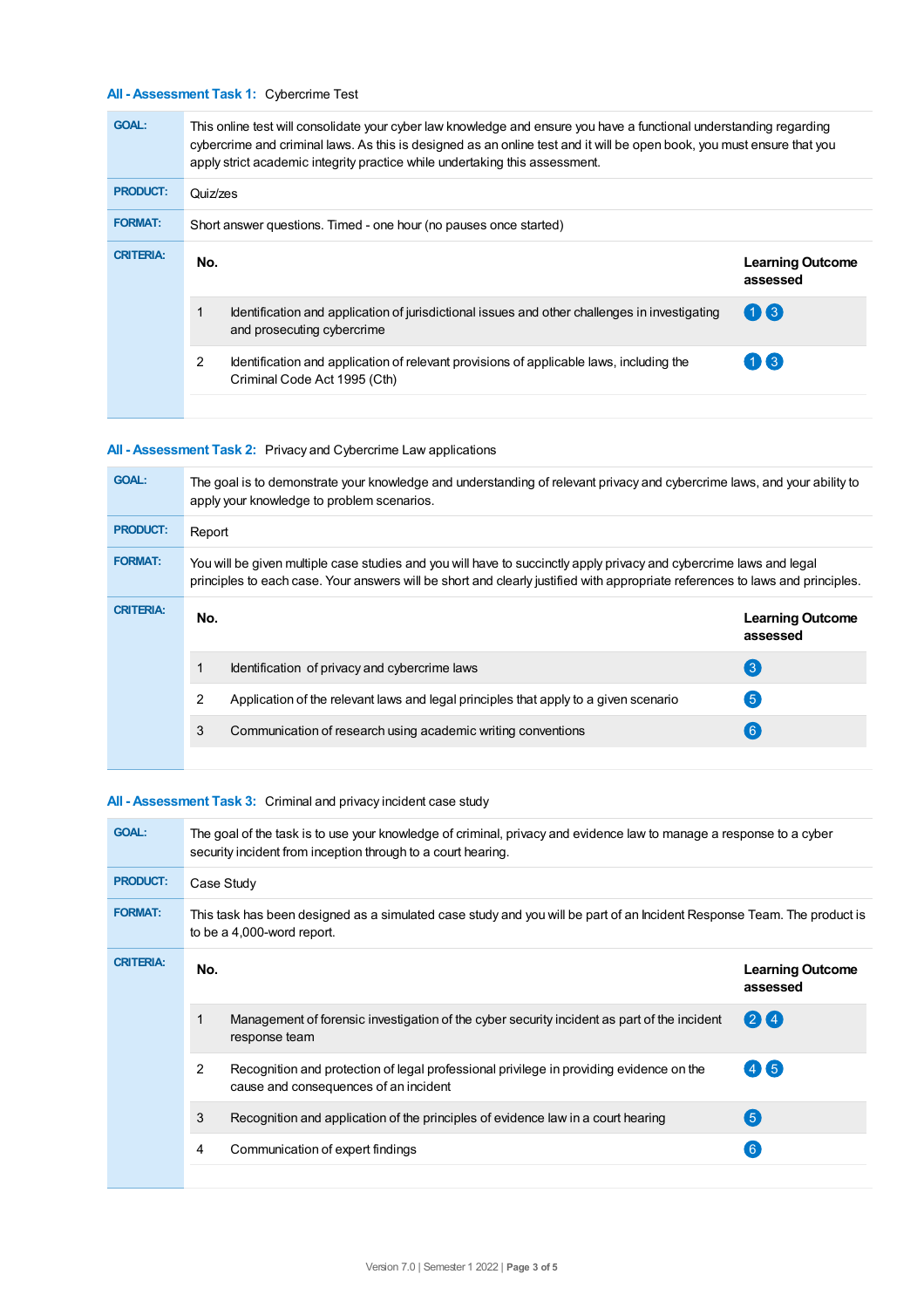# 7. Directed study hours

A 12-unit course will have total of 150 learning hours which will include directed study hours (including online if required), self-directed learning and completion of assessable tasks. Directed study hours may vary by location. Student workload is calculated at 12.5 learning hours per one unit.

# 8. What resources do I need to undertake this course?

Please note: Course information, including specific information of recommended readings, learning activities, resources, weekly readings, etc. are available on the course Canvas site– Please log in as soon as possible.

### 8.1. Prescribed text(s) or course reader

There are no required/recommended resources for this course.

### 8.2. Specific requirements

This is an online course therefore access to a computer and the internet for 10-12 hours per week is essential.

# 9. How are risks managed in this course?

Health and safety risks for this course have been assessed as low. It is your responsibility to review course material, search online, discuss with lecturers and peers and understand the health and safety risks associated with your specific course of study and to familiarise yourself with the University's general health and safety principles by reviewing the online [induction](https://online.usc.edu.au/webapps/blackboard/content/listContentEditable.jsp?content_id=_632657_1&course_id=_14432_1) training for students, and following the instructions of the University staff.

# 10. What administrative information is relevant to this course?

### 10.1. Assessment: Academic Integrity

Academic integrity is the ethical standard of university participation. It ensures that students graduate as a result of proving they are competent in their discipline. This is integral in maintaining the value of academic qualifications. Each industry has expectations and standards of the skills and knowledge within that discipline and these are reflected in assessment.

Academic integrity means that you do not engage in any activity that is considered to be academic fraud; including plagiarism, collusion or outsourcing any part of any assessment item to any other person. You are expected to be honest and ethical by completing all work yourself and indicating in your work which ideas and information were developed by you and which were taken from others. You cannot provide your assessment work to others.You are also expected to provide evidence of wide and critical reading, usually by using appropriate academic references.

In order to minimise incidents of academic fraud, this course may require that some of its assessment tasks, when submitted to Canvas, are electronically checked through Turnitin. This software allows for text comparisons to be made between your submitted assessment item and all other work to which Turnitin has access.

### 10.2. Assessment: Additional Requirements

Eligibility for Supplementary Assessment

Your eligibility for supplementary assessment in a course is dependent of the following conditions applying:

The final mark is in the percentage range 47% to 49.4% The course is graded using the Standard Grading scale You have not failed an assessment task in the course due to academic misconduct.

### 10.3. Assessment: Submission penalties

Late submission of assessment tasks may be penalised at the following maximum rate:

- 5% (of the assessment task's identified value) per day for the first two days from the date identified as the due date for the assessment task.

- 10% (of the assessment task's identified value) for the third day - 20% (of the assessment task's identified value) for the fourth day and subsequent days up to and including seven days from the date identified as the due date for the assessment task.

- A result of zero is awarded for an assessment task submitted after seven days from the date identified as the due date for the assessment task. Weekdays and weekends are included in the calculation of days late. To request an extension you must contact your course coordinator to negotiate an outcome.

### 10.4. SafeUSC

USC is committed to a culture of respect and providing a safe and supportive environment for all members of our community. For immediate assistance on campus contact SafeUSC by phone: 07 [5430](tel:07%205430%201168) 1168 or using the [SafeZone](https://www.safezoneapp.com) app. For general enquires contact the SafeUSC team by phone 07 [5456](tel:07%205456%203864) 3864 or email [safe@usc.edu.au](mailto:safe@usc.edu.au).

The SafeUSC Specialist Service is a Student Wellbeing service that provides free and confidential support to students who may have experienced or observed behaviour that could cause fear, offence or trauma. To contact the service call 07 [5430](tel:07%205430%201226) 1226 or email [studentwellbeing@usc.edu.au](mailto:studentwellbeing@usc.edu.au).